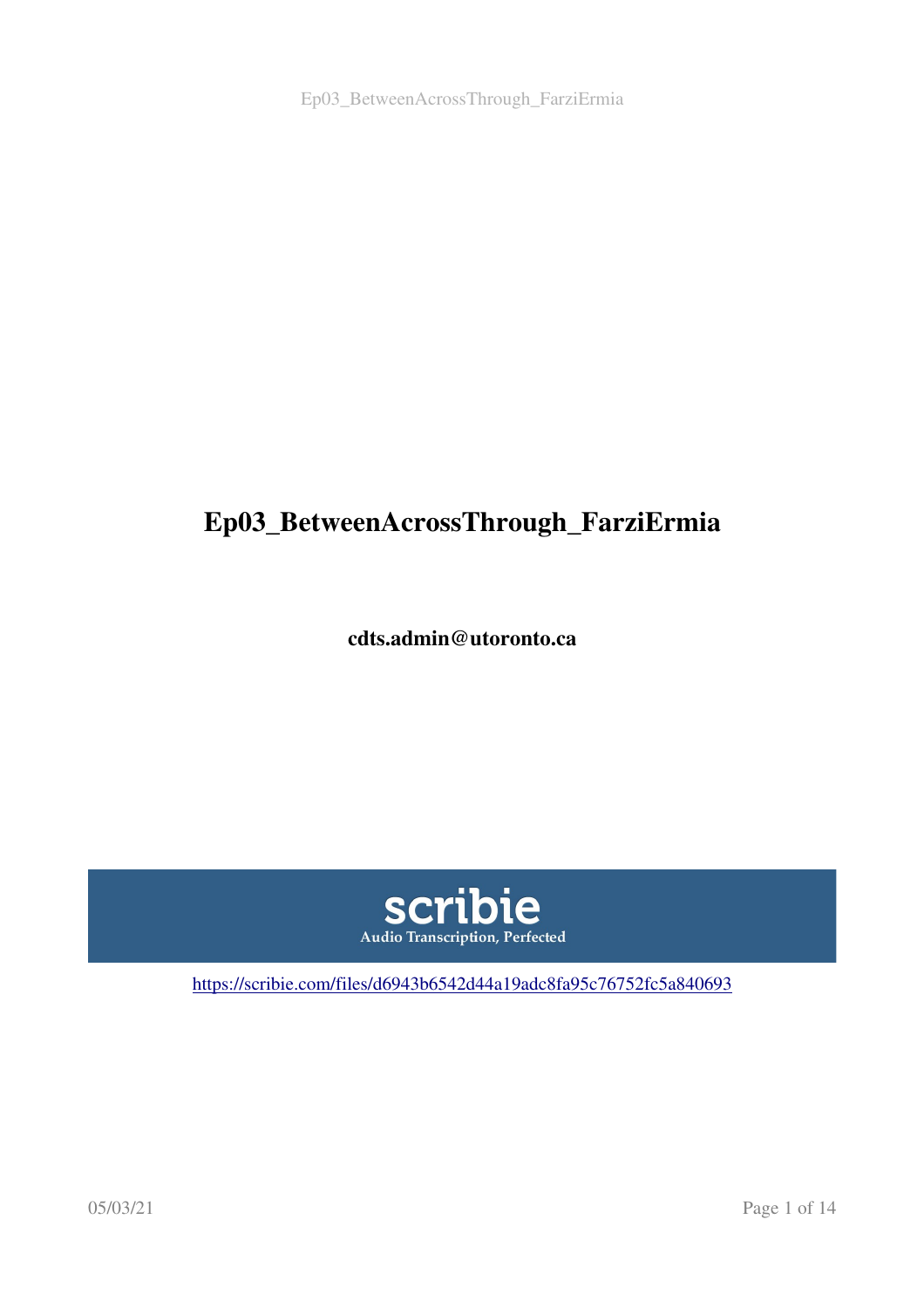#### [music]

# 00:04 Iane Romero: You're listening to Between, Across, and Through.

[music]

00:21 IR: Have you ever found yourself at the edge of a heated debate? Something somewhere has suddenly sparked fierce discussion and you start seeing posts everywhere, hearing arguments everywhere, and you think to yourself, "I just don't get it." In 2013, a young Muslim Iranian woman walked onto the stage of a singing competition similar to American Idol, but as soon as she opened her mouth to sing, she became the subject of a furious controversy. At times, the discussion was hopeful, but at others it was downright hateful. Why? She was veiled.

00:58 IR: Today, Professor Kevin Lewis O'Neill, Director of the Centre for Diaspora and Transnational Studies sits down with Professor Farzaneh Hemmasi from the University of Toronto in a conversation that dives into the heated debate triggered by the appearance of Ermia on the Persian television show Googoosh Music Academy. We will discuss the history and the political conditions that divide Iranians living in Iran and the Iranian diaspora. We will discover how the seemingly innocent act of singing was interpreted as anything but innocent and the reasons why the female singing voice sparked such controversy. Please join us as we travel Between, Across, and Through.

#### [music]

01:45 Professor Kevin Lewis O'Neill: Hello, thank you for joining us. I'm Professor Kevin Lewis O'Neill and I'm speaking with Professor Farzaneh Hemmasi. Farzi, the example of Ermia, that you write so well about, exists in a very deep historical, political, and religious context that makes singing and veiling incompatible. Can you give us some background on that?

02:02 Professor Farzaneh Hemmasi: Sure. If you go back to the 19th century, it wasn't particularly common in urban areas in Iran for music to have this public presence nor was it very common for women to have a public presence. There wasn't a ton of public performance of music in part because music was a bit like a vice. So it's not until the early 20th century that, in Tehran, that we have our first public concerts, and this kind of occurs simultaneously with the opening of a public sphere. Around that same time period, women started entering into public space a little bit more, and then in 1924 we have this really important event, which is the first female singer to take to the public stage.

02:46 PH: The woman's name was Qamar and she was trained in religious singing, but made the transition to singing secular and politically-inflected texts before male audiences. And not only did Qamar have this sort of groundbreaking first performance at Tehran's Grand Hotel, she also performed unveiled and singing a song about unveiling.

03:10 PO: Wow.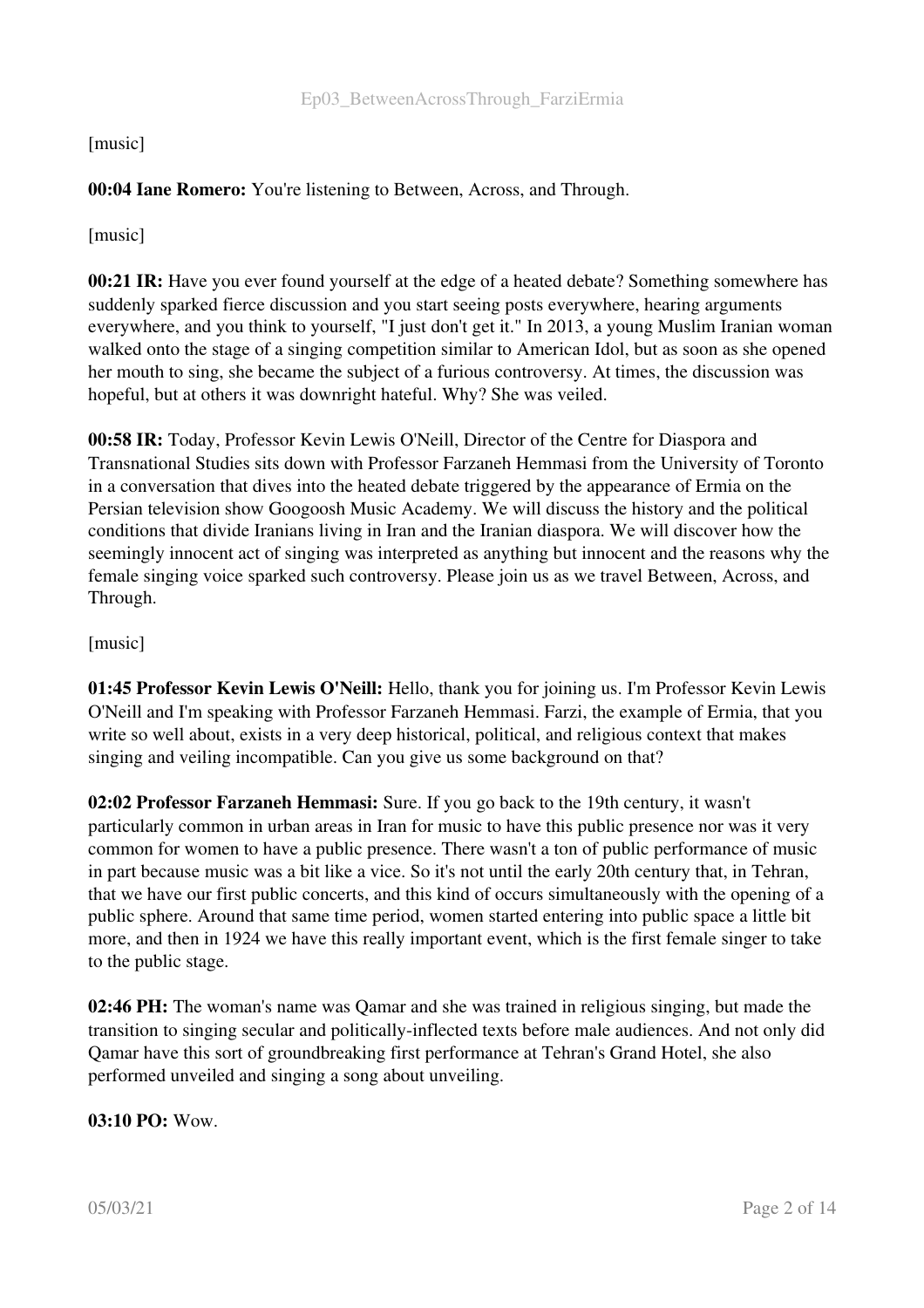03:11 PH: So this really combined so many different of the sort of trajectories of early 20th century Iranian modernity and political development into one event, right?

03:21 PO: And so that has a political momentum that then contrasts dramatically after the revolution.

03:26 PH: Yeah, exactly. So if you look at Qamar's performance as this moment of opening up, opening up problematically for some people, right? It was public immorality for many people. You can see in the revolution that exactly the opposite movement happens, veiling becomes compulsory with the revolution as a way of creating a modest public space, and women's voices are also hidden, pushed back into private space, and this is imagined as a way of both protecting women and protecting the society at large.

03:58 PO: And so the public singing of women becomes outlawed or heavily regulated?

04:04 PH: Yeah, right, heavily regulated. I have never seen any law that says that women can't sing in public, but there are laws on the books in the Islamic penal code about public immorality that specifically talk about women veiling. So in the way that these things are extrapolated and sort of applied selectively, even creatively in policy, that has meant women haven't been permitted to sing.

04:31 PO: The voice of a man does not have the same kind of charge or possibility?

04:36 PH: Apparently not.

04:37 PO: Apparently not. That's been my experience, too.

[chuckle]

04:40 PO: But then why not just eliminate music altogether?

04:42 PH: Oh, music is much too useful for that. [chuckle] So when the revolution came, that's exactly what people thought was going to happen, especially because Ayatollah Khomeini made a very famous statement in which he said, "Music should be eliminated." He likened music to opium, he said that it distracted people from the realities of the world and that we should eliminate it completely, but...

05:05 PO: It doesn't seem practical.

05:06 PH: Well, it just didn't work, really, and I think, it wasn't that then there was this groundswell and popular rebellion where everybody played instruments in the street, you know.

05:13 PO: [chuckle] Yeah, right.

05:14 PH: In fact, quite the opposite. After he said that, you know, there's lots of reports of people rounding up cassette tapes and burning them. So despite this completely unambiguous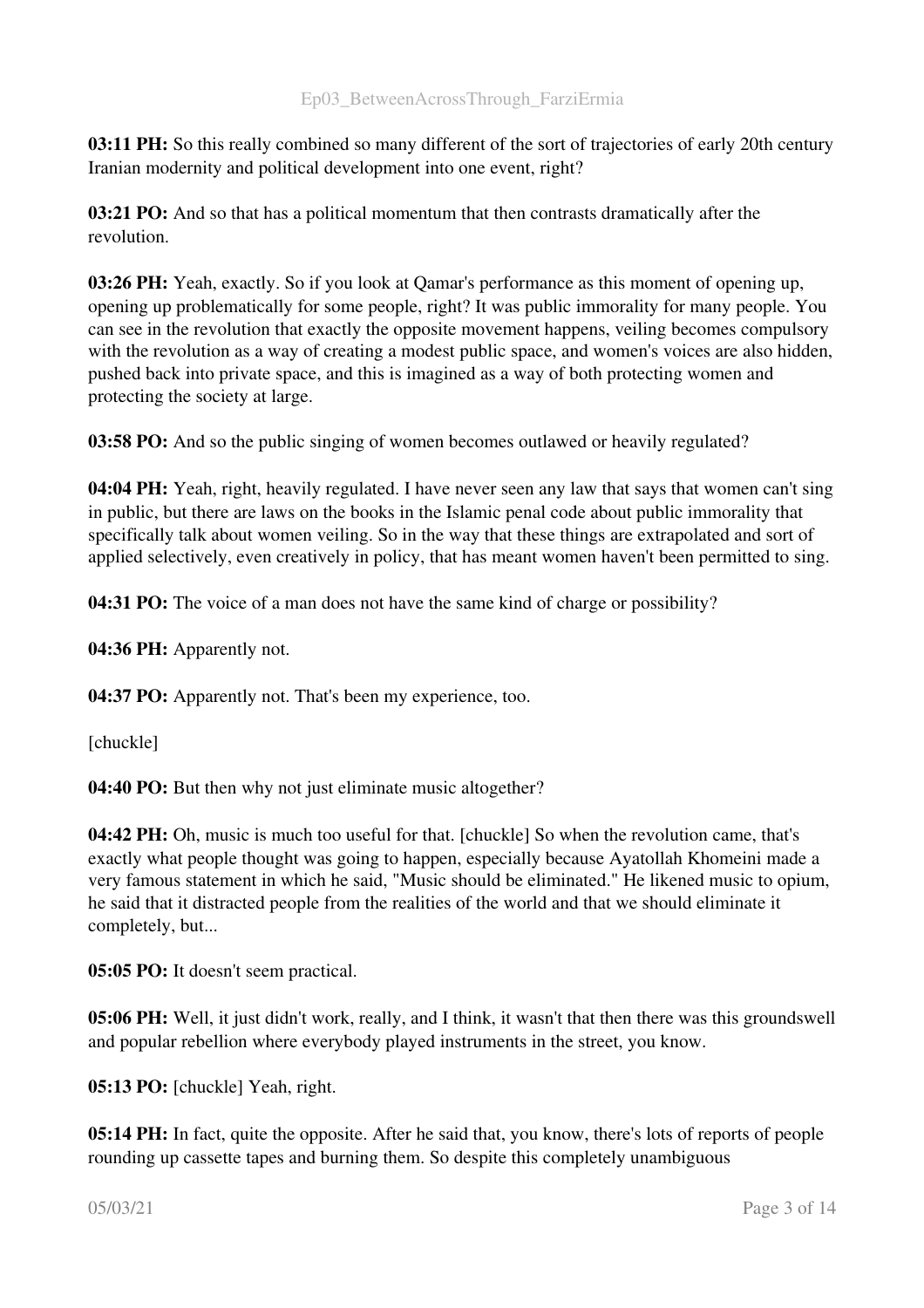pronouncement, pretty soon after the revolution, some composers began writing revolutionary anthems and music in support of the revolution.

05:33 PO: Of course. It almost seems impossible to think about a revolution or even a nationalism without a soundtrack, without an anthem.

05:40 PH: Yeah, and I think another important part of that is how music is defined. In Persian, mausiqui means music with instruments, but it's separate from the great many varieties of Shiite vocal arts, that include Roze and Nohe which are both lamentations and they are extremely sad. They're part of Shiite ritual and they're meant to elicit strong feelings. Those were really, really common and became a genre of their own, a recorded genre of their own. So that's separate, right? And it's sung by men.

06:13 PO: So the solitary women's voice couldn't be reconciled with this new understanding of music?

06:17 PH: Right, that's right, yes.

06:20 PO: Interesting.

06:20 PH: Yeah. It can't be by themselves.

06:22 PO: If I think about the regulation of music, it seems like a difficult task to maintain, given that the borders certainly have to be porous, that things have to be coming in in ways that can't be regulated, especially music.

06:37 PH: Absolutely, and after the revolution, you see the development of entire arms of the government devoted to preserving and propagating culture.

06:47 PO: And what could be more uncontrollable than voice and song and that really difficult distinction between the two?

06:52 PH: Right. Also, you can shut your eyes, but you can't shut your ears. [chuckle]

06:55 PO: You cannot shut your ears, that's right, and so people couldn't shut their ears and then cassette economies entered the country.

07:04 PH: Sure. One of the main things that I work on outside of this particular article is what's called the Tehrangeles Music Industry. So this is the expatriate music industry in Southern California that was created by professional musicians who fled Iran after Khomeini's pronouncement. So in Southern California was the beginning of what is now a truly transnational musical and media production world. So this is like one of the unintended and unforeseen consequences of the revolution.

07:33 PO: So what happens?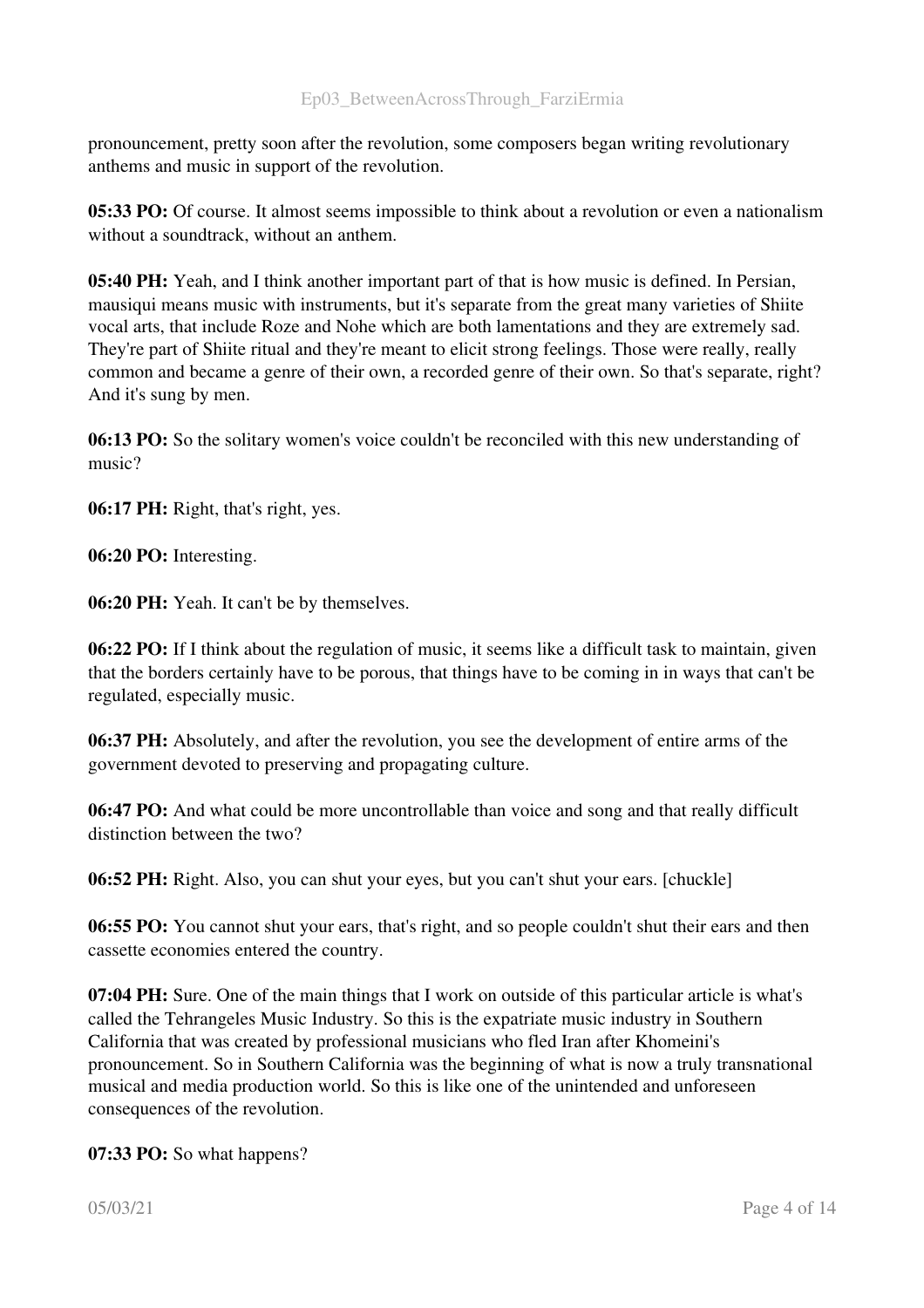07:35 PH: Well, a lot happens. All those people who moved to Los Angeles, which is maybe 30, 40 really prominent musicians, songwriters, lyricists, move to Los Angeles. Other people remain in Iran for a little while, start to trickle out and head to Los Angeles, where this music industry comes into being. And for the folks in Tehrangeles, they have this kind of unbelievable situation, where there's no popular music being produced in their homeland and so they get to have a monopoly on Persian popular music across the world.

08:10 PO: And is Iran the principal audience for this music, or in Los Angeles is there also a budding audience?

08:14 PH: Yeah, so that's an interesting, really interesting question. So Los Angeles currently has the largest concentration of Iranians in the world outside of Iran, and that's grown and grown and grown. After the revolution, tons of Iranians moved to North America, Western Europe, Pakistan, Turkey, either as refugees or economic migrants. Since around the 2000s, one of the ways that Tehrangeles-based artists have made a lot of money, is to perform live at concerts in large venues, in countries right outside of Iran where Iranians don't have to have visas to travel.

#### 08:53 PO: Interesting.

08:54 PH: So The United Arab Emirates, Turkey, and these are annual or semi-annual events, they incorporate say, the Persian New Year vacations with some shopping in Dubai and you take in a few shows and you go home.

09:10 PO: That sounds great.

09:10 PH: Yeah, it's great.

09:11 PO: But is it at all an act of rebellion?

09:14 PH: Well, I think...

09:15 PO: It sounds superfun, and a great weekend.

09:17 PH: I think that question is one of the most difficult ones to answer for a few reasons. One, because of course, we can't get into anybody's head, but secondly, because it's really common to ascribe any type of activity that contravenes official policy as an act of rebellion. And sometimes it might just be an accidental or happenstance intersection of your desire with the states, you know?

#### 09:45 PO: Yes.

09:45 PH: Yeah. So some people say, "Me and my music have saved joy from being killed in the dour Shiite government that privileges weeping over happiness." Other people say, "You think I'm political? I'm a wedding entertainer."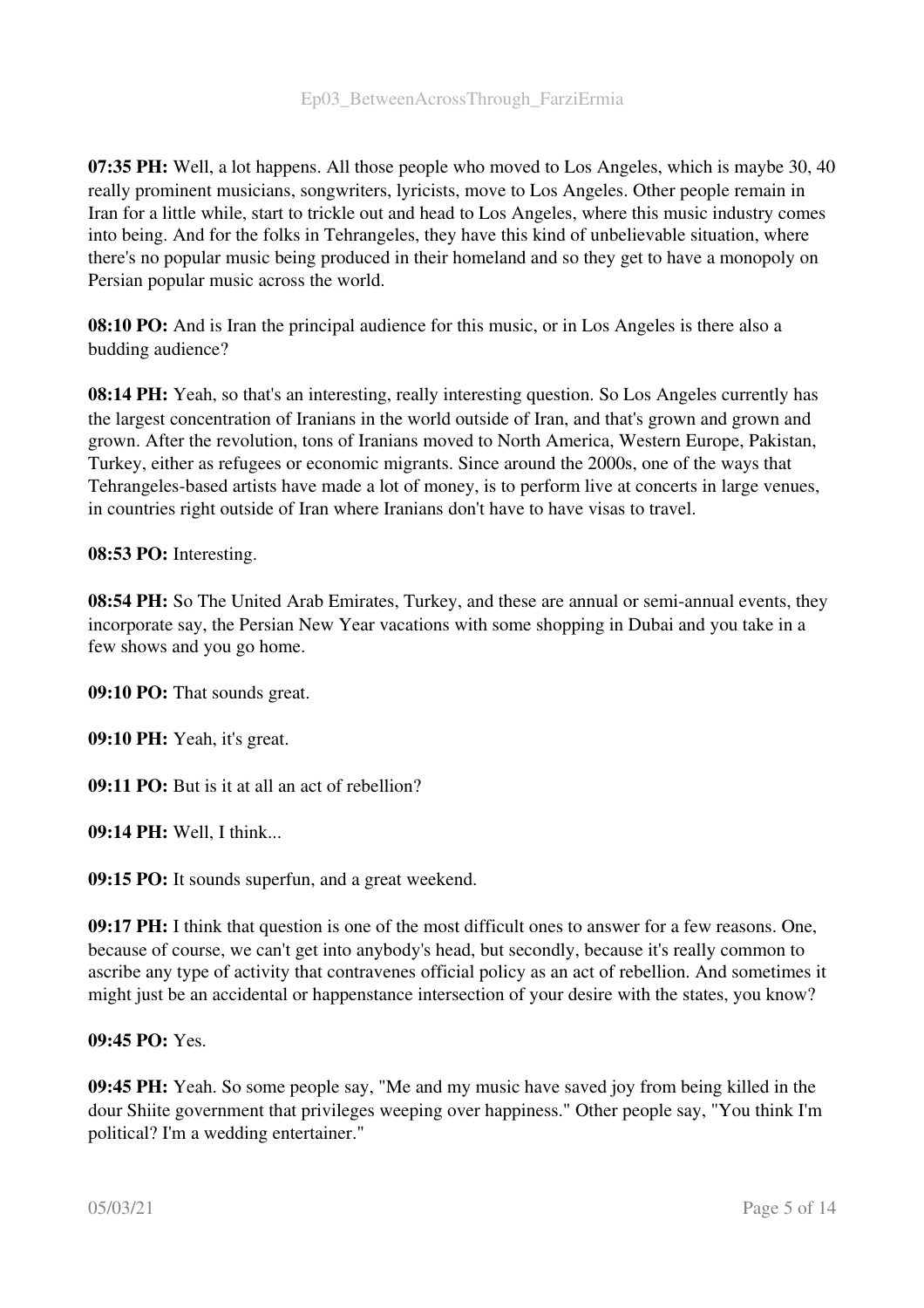10:02 PO: Right, right! [chuckle]

10:04 PH: "I'm not qualified to make comments on Iranian politics, I'm up here singing." [chuckle]

10:08 PO: But tell me about the joy. So pop music, when I think about pop music, at least in the North American context, I think that it generates at the very least, pleasure and joy.

10:18 PH: Right, yeah.

10:19 PO: What is that moment or the role of pleasure after the revolution?

10:24 PH: That is a really interesting question. Let me back up and tell you that one of the terms for a professional entertainer in the 19th and the early 20th century, and still today, is Mochreb. Mochreb means somebody who creates joy or ecstasy. In Arabic, these are positive terms. In Persian, Mochreb is an insult.

10:44 PO: Oh, wow.

10:44 PH: Let's also just say that in Shiite Islam, sorrow and weeping out of your identification with and sympathy with the martyred Imams, is crucial. It's not like optional, it's not like just something to the side, it's actually part of ritual activity. Weeping is a good thing, right?

#### 11:01 PO: Yes.

11:02 PH: So especially after the revolution, when revolutionaries were trying to Shiite-Islamisize Iranian culture, and coincidentally with the Iran-Iraq War, in which millions of Iranians died, or were served in the front, underwent just terrible experiences, joy was very inappropriate. The nation is mourning, the nation is mourning. So at that moment, there isn't room for joy in postrevolutionary popular culture.

11:31 PO: But the cassettes continued to circulate.

11:33 PH: And in fact that may have helped them tremendously, because they filled a niche.

11:38 PO: Absolutely.

11:38 PH: They filled a niche.

11:39 PO: So then the circulation of the cassettes and of the music, the government office you referenced earlier must know that there is... This must be some kind of public secret that the music is out there.

11:49 PH: Oh sure, and in fact by 1997 two things happened. The first is that, Khomeini officially softens his position on music at the end of his life. He makes a fatwa, a declaration, a binding declaration saying that music is allowable as long as it's used for ethical purposes. This is, to my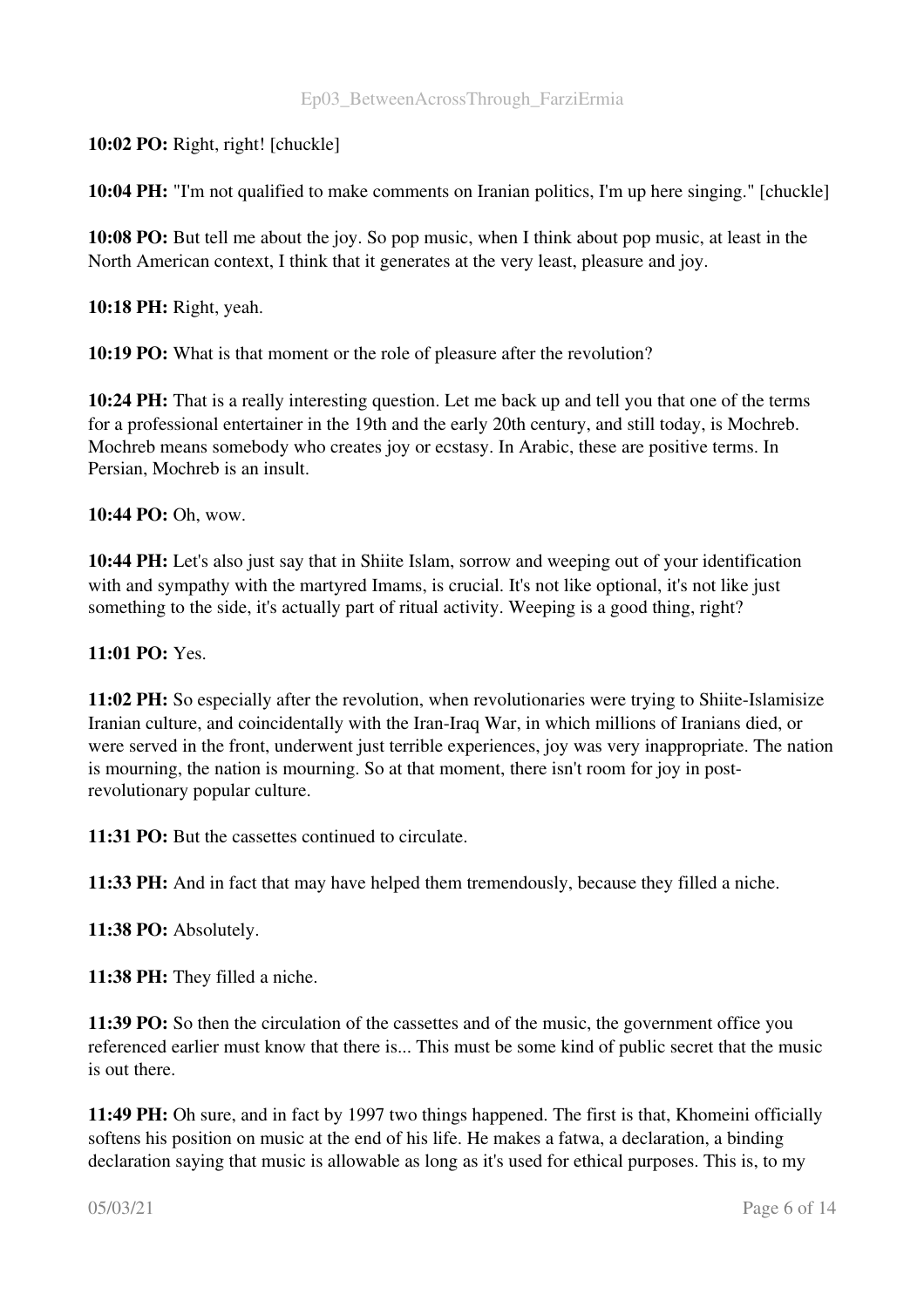# Ep03\_BetweenAcrossThrough\_FarziErmia

knowledge, the first time that a Shiite jurisprudent has made an affirmative comment about music's permissibility for certain activities and this opens up the floodgates. Music schools opened, people start learning instruments. In some ways, it's a positive development, similarly to the way that compulsory veiling is a positive development for women, because it can allow otherwise religious women who may have been hesitant to enter gender-mixed spaces, they now have a way of doing it, that's licit, that's ethical. And then by the late 1990s, there's so much Tehrangeles pop in Iran that the government can't control and can't profit from, and the government starts allowing popular music to be domestically approved. And one of my favorite things I've ever found in my research was an article saying that, "Since local popular music has been approved, sales of Los Angelesi have gone down 30%."

12:24 PO: Is that right?

12:24 PH: Yeah, which, you know, makes you wonder, "Who's keeping the stats?"

[laughter]

13:07 PO: Right, right.

13:08 PH: Like, "What's happening?"

13:10 PO: That's fantastic.

13:11 PH: Yeah. So one of the interesting things about the early popular music that was produced within Iran is that, after the revolution, is that it sounds so similar to the pop that's produced in LA, to the extent that there are singers whose voices are almost indistinguishable from musicians in Tehrangeles.

13:30 PO: So we've talked about some of the history of Iran. Let's talk about what happened next. Googoosh is an iconic figure, she's the main sponsor of the show where Ermia appeared, but she's also central to this music industry.

13:42 PH: Yeah, so Googoosh was the biggest celebrity of Iranian popular music prior to the revolution. She was a fashion plate, very lovely, a fantastic dancer, an actress and beloved by many, perhaps because she had been in the public eye for so long, and she'd also had a really difficult childhood, married several times and was known to be sort of victim of her circumstances. It can't have been pleasant to take to the stage when she was two years old and then be her family's primary breadwinner by around seven. So, when Googoosh disappeared, that kind of left a vacuum.

14:17 PO: And when you say Googoosh disappeared, the circumstances of the revolution eviscerated any kind of public space or opportunity for her to be present.

14:25 PH: She needed to keep a low profile.

14:27 PO: I see.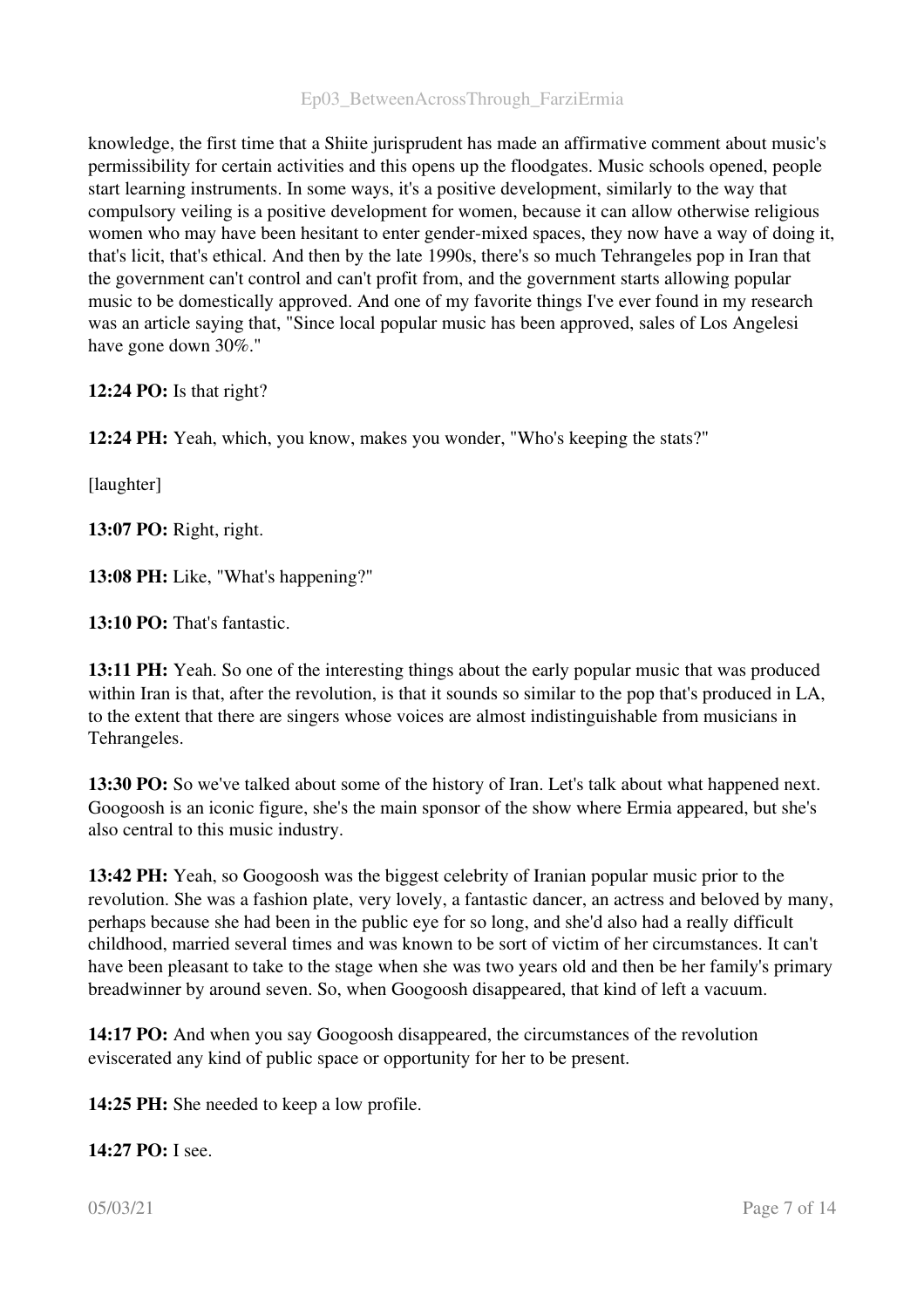14:27 PH: That was required. Her passport was rescinded, she couldn't actually leave the country. So she was in Iran, but "silent." But in 2000, much to many people's surprise, she got her passport reinstated and got permission to leave the country as long as she agreed to come back, so...

14:46 PO: She never returned.

14:47 PH: No, no. No, no. So she never returned to Iran after she left.

14:51 PO: They gave her the passport.

14:52 PH: They gave her the passport.

14:52 PO: She had this principle of commitment, "I will never leave until I have a passport."

14:56 PH: And she didn't.

14:57 PO: And she didn't. [laughter] That's right.

14:57 PH: She left once she had the passport. Yeah.

15:00 PO: That's right.

15:00 PH: And with her she took a bunch of musical collaborators and arranged, I guess without the Iranian government's representative's knowledge, a series of tours and performances outside of Iran and restarted her career in exile.

15:17 PO: So then the Googoosh becomes one of the judges for the show, Googoosh Music Academy, which has many Iranian contestants from the diaspora, and yet Ermia, in particular, provoked a really divisive response to viewers. Why?

15:28 PH: Ermia is the stage name of an Iranian-German female who wore the veil out of religious observance. So Ermia's mere presence on the show was shocking to a lot of people. Expatriate television and expatriate culture generally devotes very little space to observant Muslims and to Islam generally, unless it's being denigrated. It really is unusual to see even the contemporary Iranian flag of the Islamic Republic on many expatriate television channels. You'll see the prerevolutionary flag, for instance. It's almost as if this parallel world exists outside of Iran in media where Islam plays a very small role, except as say, a bogeyman or something to be contested.

16:16 PO: So your article, "One can veil and be a singer," argues that reality television is not just programming, it's also kind of soft power in a war for hearts and minds. How does the show function in this political context?

16:26 PH: A reality television talent competition, this one followed largely the same format that say American Idol does. There are a number of contestants that are chosen who are supposedly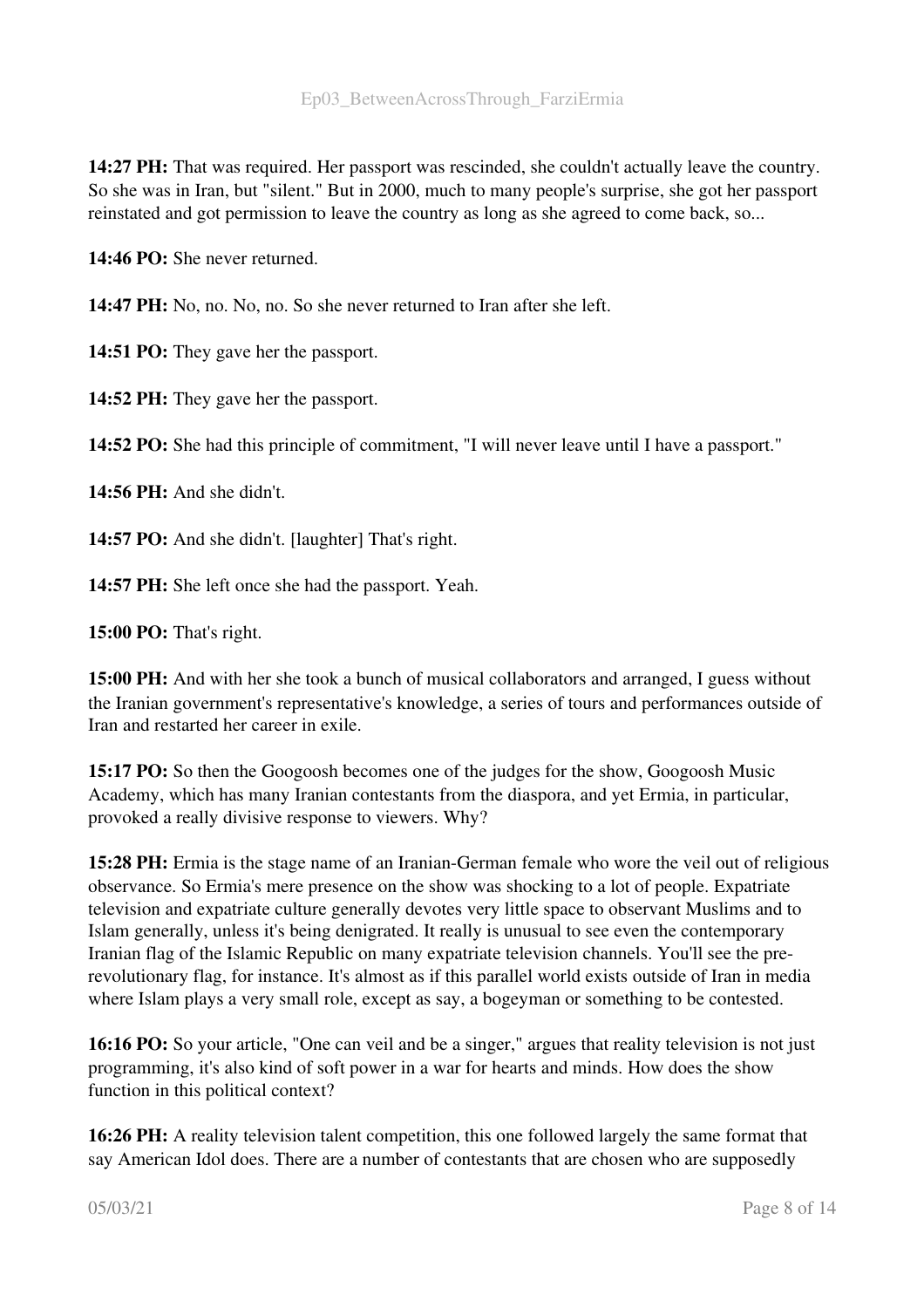ordinary, regular people, they're selected to be somewhat diverse, in this case ethno-linguistically diverse. So we have this sort of "representative population."

16:50 PO: Representative in the sense that each of the participants are archetypes of larger, kind of everyday populations?

16:56 PH: I guess that's the question. So maybe ideally. I think what reality television programmers want is for audiences to identify with or have a strong reaction to whoever they're seeing. So it's either, "That person is just like me," or, "I can't believe that person exists."

17:12 PO: Right. Right, exactly.

17:12 PH: Right? So it's one or the other, like antipathy or love, it's one of those two options. So okay, so there's the representation aspect of it. Then there's the idea that we should be able to vote in a transparent process, have our votes counted accurately, and have that result in the best, most appropriate contestant rising to the top. Now, the televised talent competition format has been really popular and really heavily promoted even by American governments in the Middle East, because of this ideal of free and fair elections and representative government that can be performed through talent competitions.

17:50 PO: Of course.

17:50 PH: Yeah. So the Googoosh Music Academy has to be seen in light of the 2009 Iranian presidential elections, in which then president Ahmadinejad won again in a very highly-contested election, which most everybody seemed to think was rigged.

#### 18:06 PO: Okay.

18:08 PH: So one of the main slogans in the massive protests accompanying that election was, "Where is my vote?"

#### 18:15 PO: Yes.

18:15 PH: So the idea that you can't get real democracy or real democratic process within Iran, but you can get it on expatriate television... [chuckle]

18:24 PO: You can get the sensation...

18:25 PH: You can have the feeling.

18:26 PO: Of participation, absolutely.

18:28 PH: That democratic feeling.

18:29 PO: That makes sense.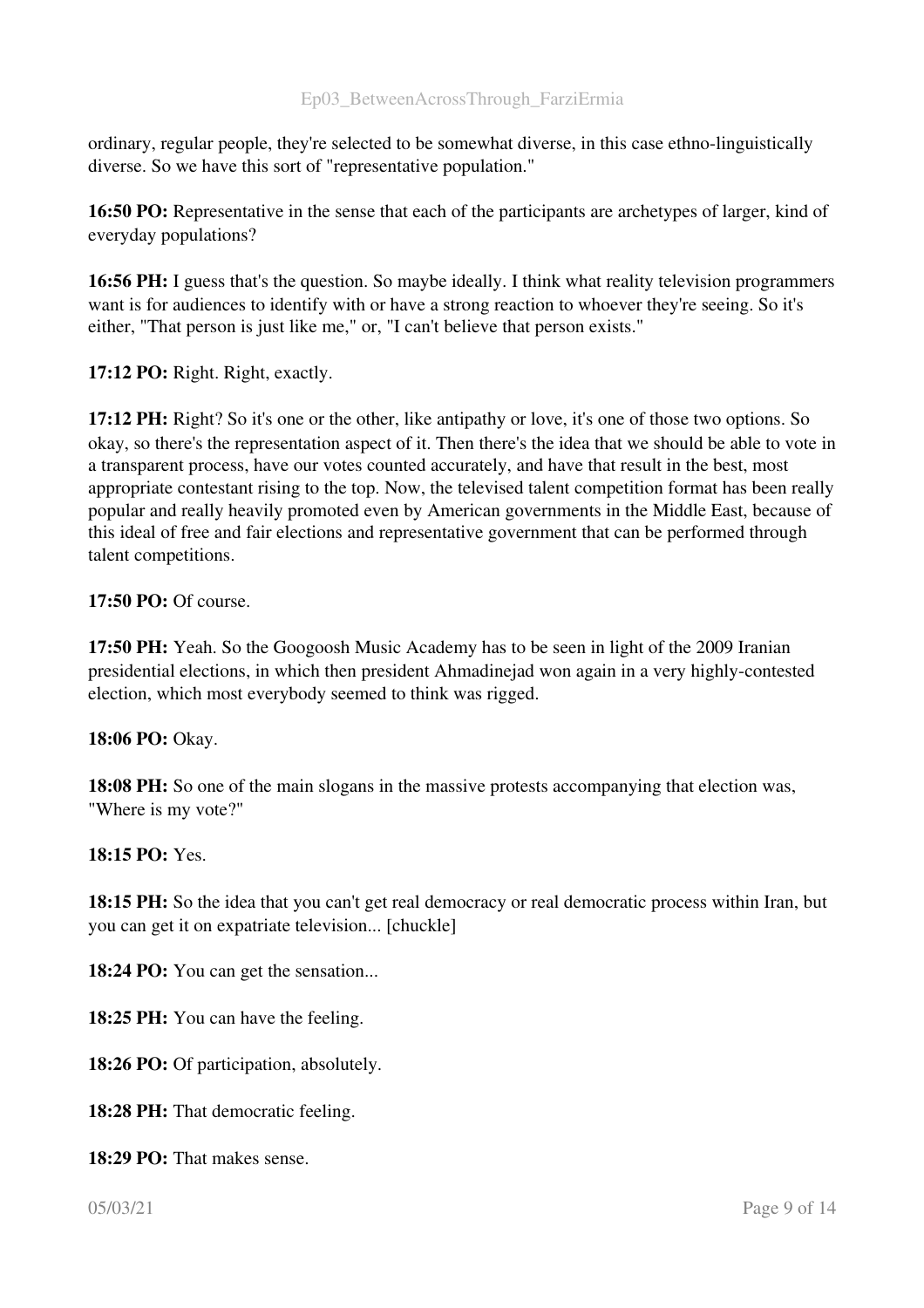18:30 PH: Yeah, yeah. So you can get that feeling through TV, is a seductive idea, right?

18:34 PO: Yes.

18:35 PH: And it's one that the creators and participants in Googoosh Music Academy seem to be very aware of.

18:41 PO: What's the Iranian government's reaction to this kind of expat media?

18:45 PH: It hasn't been accepting. [chuckle]

18:49 PO: I'm sure.

18:49 PH: Yeah, there are several reactions. One is for official Iranian government press and semiofficial statesponsored news outlets to discuss these satellite stations, to acknowledge their existence, but to also, to call them instruments in a soft war, jang-e narm, and to say that expatriates in partnership with monarchists, Baha'is, and Western governments are attempting a Velvet Revolution by media within the country.

19:21 PO: How could they be read as propaganda?

19:24 PH: What's so interesting is how much power this grants mere entertainment, right?

19:28 PO: Yes, yes.

19:29 PH: It's similar, actually, to the power granted to a woman's body or a woman's voice by the restrictions. It highlights them as something that can influence people.

19:39 PO: Yes.

19:40 PH: Also you have to think about how much the Islamic Republic and the revolution unfolded through remaking Iranian culture. It saw culture as the problem, and a problem to be solved and to be engineered. We're engineering it over here, they're engineering it over there, on the other side of the world, and the two, these are all sort of competing with each other in space. There's a big competition for the hearts and minds. The third thing is that it's not just Iranian expatriates who are engaged in this, it's Western governments. The American government and the British government have been very, very active in creating Persian language media news, entertainment, cooking shows, variety shows, call-in shows, all of these offerings have been a part of the Iranian mediascape for a long time.

20:24 PO: But then I assume with how porous the borders are, that music videos from the West that show scantily-clad women, is not unfamiliar, or at least...

20:33 PH: Absolutely. Some of the girls on these programs wore mini-dresses, sang and danced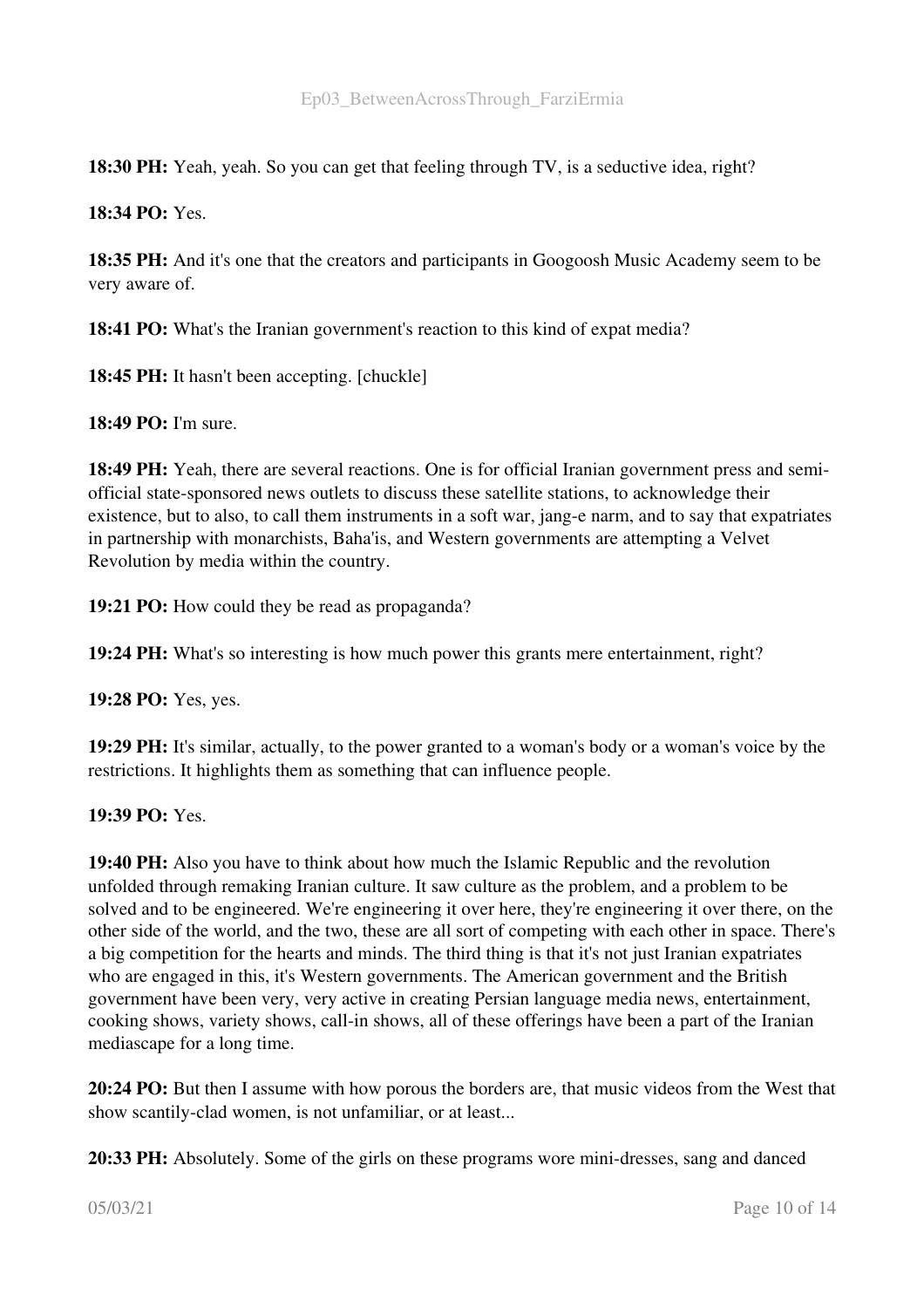# Ep03\_BetweenAcrossThrough\_FarziErmia

very comfortably. That is very obviously contravening laws about comportment within the Iranian state, but it's very easy to know where to place them. They are immoral, end of story. Now with a veiled woman who doesn't sing, we also know where to place her, she's modest, she's acting appropriately. But when somebody plays with the boundaries as Ermia did, by singing and veiling, by singing and then saying on TV that she felt a little bit bad because she shook her shoulders a tiny bit during one section, and that felt immodest to her, while she had just sung a whole song, that was confusing, that was very confusing for people.

21:16 PO: So in that context, Ermia's performance as a veiled woman can't be interpreted as just singing.

21:22 PH: She is just singing, but she's singing with covering on that indicates that she's pious, and since the example of Qamar, public singing for women has been directly at odds with veiling and with modesty. So during the entire period from 1924 until 1979 there were very many, many, many women who sang unveiled. There were not any women who sang while veiled. [chuckle]

#### 21:50 PO: Wow.

21:51 PH: At least not secular popular music on the stage, and after the revolution we still don't have any veiled women who are singing. We either have veiled women who aren't singing, or we have unveiled women who are singing. So this, yes, these two activities in and of themselves, veiling or singing, are not remarkable, but when you combine them in the Iranian context, they were remarkable for many people.

22:15 PO: And then so how was she interpreted from a conservative perspective?

22:19 PH: On one hand they saw her as representative of something that they thought was real, which was American and British governments using her as a tool to reach Iranian audiences.

22:29 PO: Oh, wow.

22:30 PH: So...

22:31 PO: So, not conservative enough?

22:33 PH: Oh, absolutely not conservative enough, and they described her as promoting a British or American version of Islam, something foreign to how we do things here in Iran, which wasn't what Ermia herself was saying. She made statements during the program saying that, "There are many people, many women in Iran like me, I know them, and I'm hoping that my example can give them the courage and the strength to also express themselves." That was directly in contrast to what the conservatives were saying which is, "There's nobody like this in Iran, and that this is so out of character with what we know to be in the country that it has to be some kind of plot or fabrication."

23:13 PO: Was it a much more gentle or receiving message from the supposed secular perspective?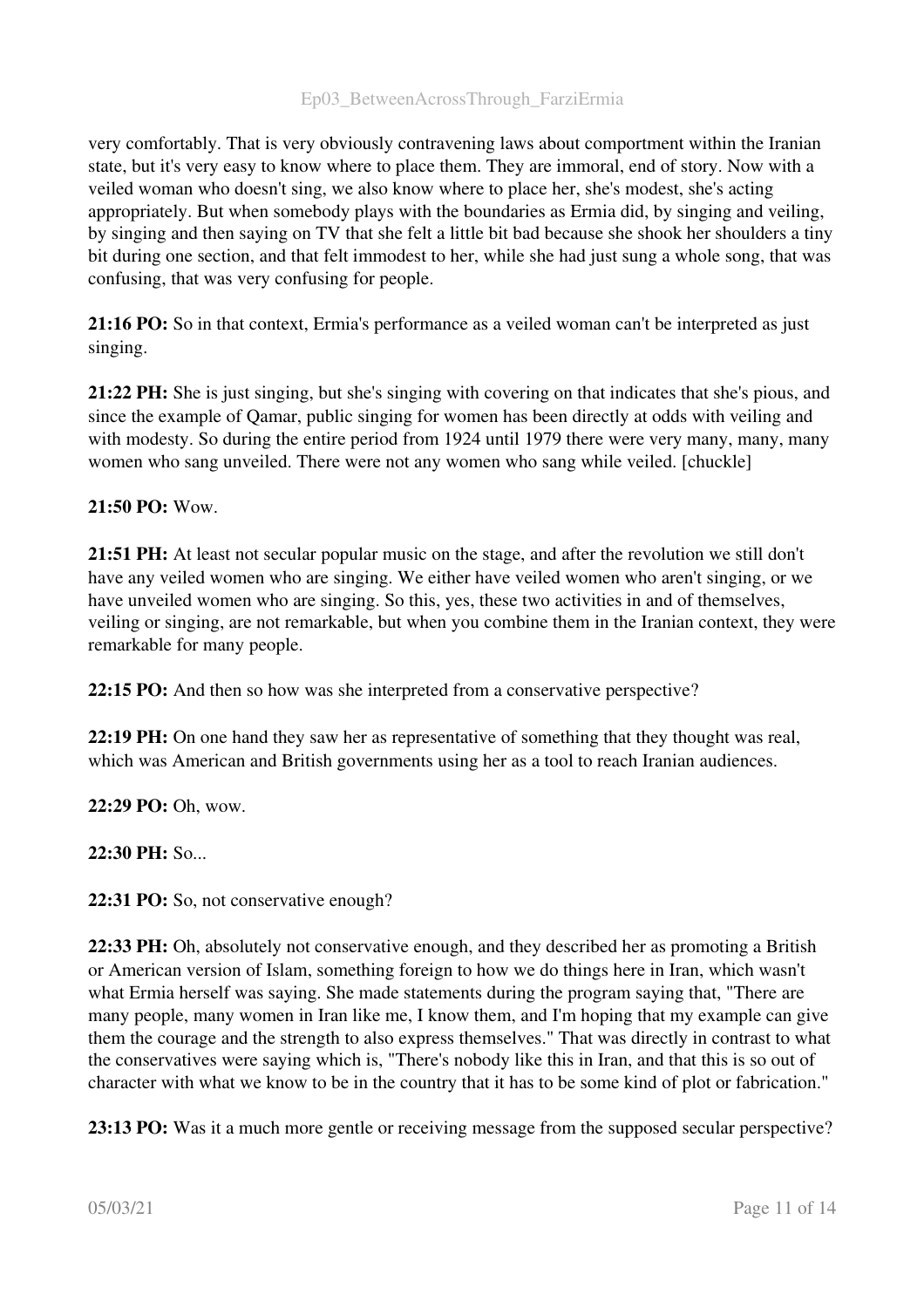23:18 PH: It wasn't. Ermia really incited the passions of a lot of secularists also, who really didn't understand or appreciate what she was trying to do. It was as if she was dirtying their secular space with her Islam. One of the most violent reactions to Ermia was a post I found on Facebook from a man who said that, "She, like all other veiled woman, should be beheaded." Now that's a really extreme position that I didn't see echoed elsewhere, but it does reflect a larger trend of extreme anti-Islam sentiment that you sometimes see in diaspora.

23:53 PO: And yet... This is a spoiler alert for anyone watching Season Three right now, she wins.

24:00 PH: She wins, and so that indicates that tons of people... Unless the election was rigged, a distinct possibility...

24:05 PO: [chuckle] Right.

24:06 PH: [chuckle] Right, and which some people claim, it seemed that lots of people liked Ermia enough to vote for her, or at least wanted to see what would happen if she won.

24:16 PO: But your slippage is good, 'cause you just said, "The election." I mean, so this show as a reality television really parrots democratic participation in a way that the common language gets confused sometimes.

24:29 PH: Yeah, and I think I was anticipating talking about some of the more affirmative responses or, you know, positive responses to her winning, in which people really did compare the competition to a referendum on moderate Islam, for instance, or a substitute, showing us that we can have a fair and free election on TV when we can't have one in our own country.

24:53 PO: What's the advantage if we just go down the road of the rigged rumour, what would be the reason to rig this and have her win above another, every person?

25:02 PH: That was another set of conspiracy/unconfirmable explanations that I found in my research. Some people said, "Well, Ermia and Googoosh are working together and Googoosh has arranged for Ermia to win so that she can signal her ongoing support for the reformist government that allowed her to get her passport in the first place. Very long, drawn out...

25:26 PO: That's a long walk. [laughter]

25:28 PH: Right, it's a very long walk, but it, I think it also shows people's need to link Ermia to something that they can understand, because she herself was something that they couldn't understand. They could not take her at face value, that she could be a reality and just sort of stand alone, this abstract figure, was impossible. It was impossible for the viewers who and audience members who took the time to express their thoughts online.

25:54 PO: So why is this research compelling to you?

25:55 PH: So, the Googoosh Music Academy got me really excited about how so many of the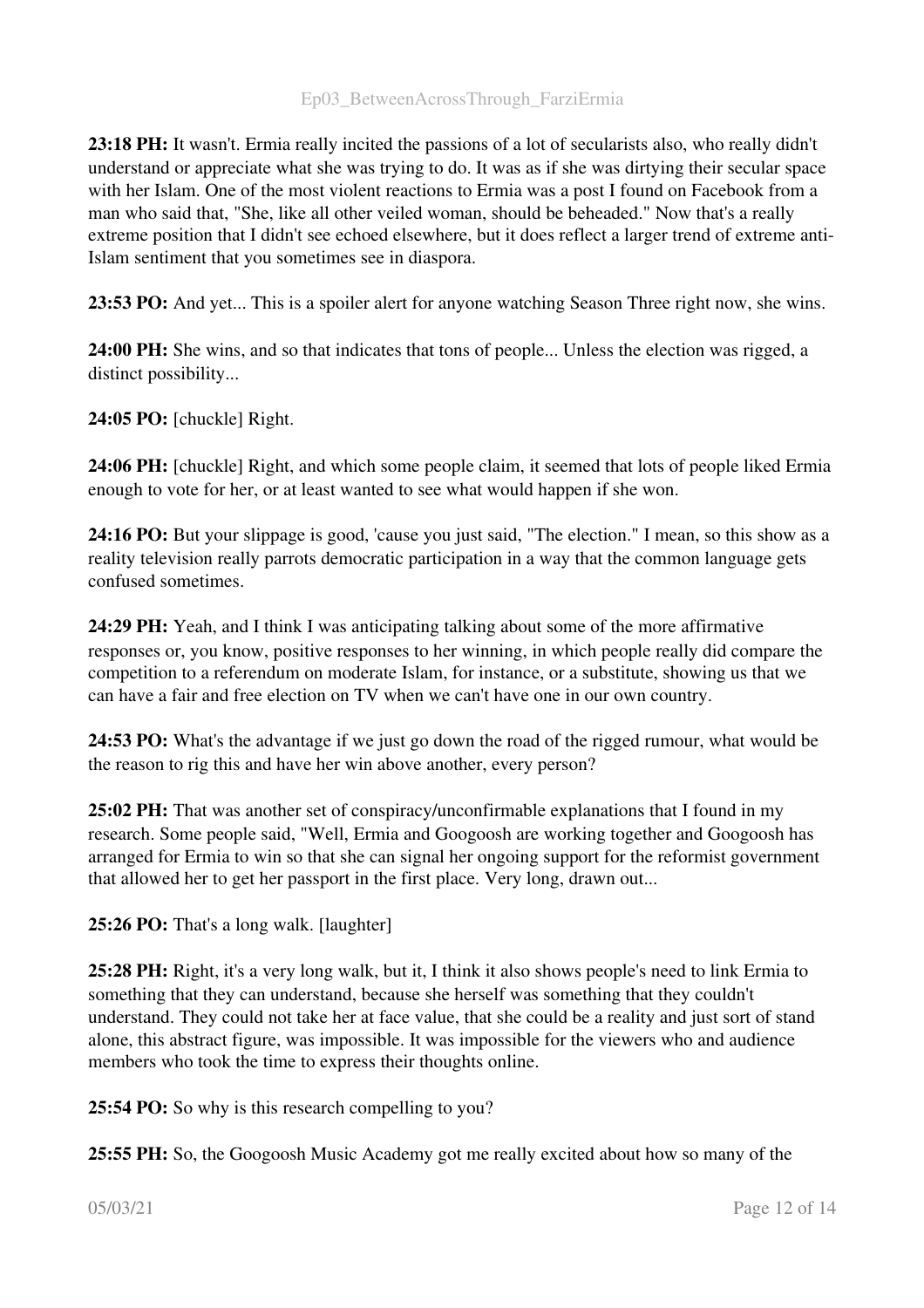long-standing historical trajectories of Iranian national identity and Iranian national political movements and now transnational political movements came together in a very unlikely setting. This televised, talent, pop competition where people are being coached on how nasal their voices are.

# 26:18 PO: Yes.

26:19 PH: And then suddenly we're talking about Shiite jurisprudence and the lawfulness of female singing. It seems like a very unlikely combination, but on the other hand, I think that's one of the great things about popular culture. It takes you deep into these issues in a way that a lot of people find pleasurable and entertaining, which makes it both fun to research and fun to talk about.

26:40 PO: Wow, that was really fantastic. Thanks so much for sharing your research with us.

26:43 PH: Thank you.

26:45 IR: That was Professor Kevin Lewis O'Neill in conversation with Professor Farzaneh Hemmasi from the University of Toronto. On our next episode we'll talk to Professor Naor Ben-Yehoyada about how reshaping the conversation around hospitality can create a break in the storm for refugees in the Mediterranean Sea. This monthly podcast was brought to you by The Centre for Diaspora and Transnational Studies at the University of Toronto. Please subscribe on Stitcher, Apple Podcasts, Spotify, or your favorite app to Between, Across, and Through. I am Iane Romero. Thank you for listening and joining the conversation.